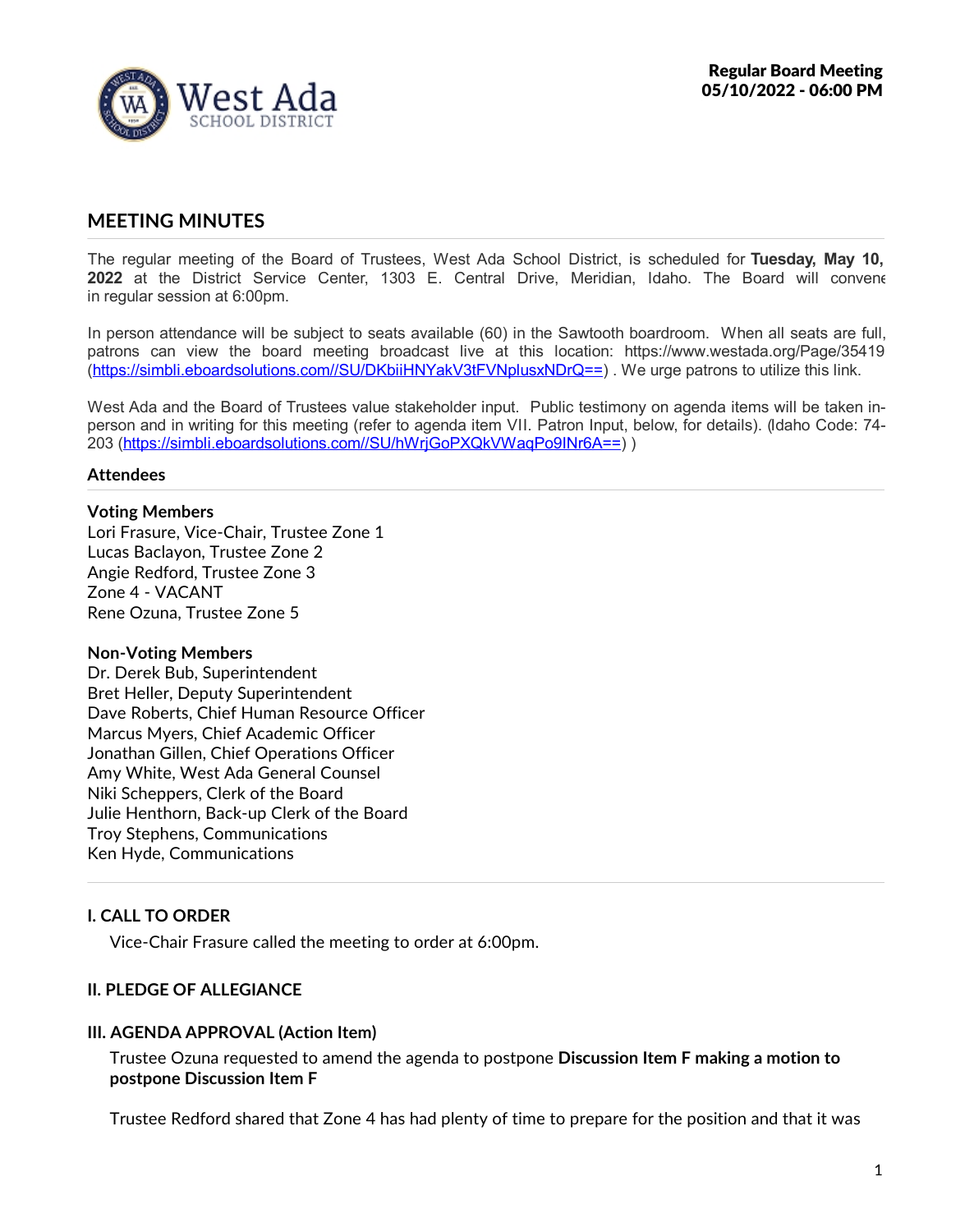not necessary to extend the application deadline.

Trustee Baclayon sympathized with the motion to postpone sharing that it was a hope for more candidates but not a guarantee that more applicants would submit applications recommending moving forward with the current applicants.

Trustee Frasure agreed to move forward with the current applicants.

No second on the floor. Motion dies.

## **IV. REORGANIZATION OF BOARD OF TRUSTEES**

#### **i. Elect Board Chairperson (Action Item)**

Trustee Baclayon nominated Trustee Lori Frasure for Chairman of the Board.

Motion made by: Lucas Baclayon Voting: Lori Frasure -Yes Angie Redford - Yes Rene Ozuna - Yes Lucas Baclayon - Yes

#### **ii. Elect Board Vice-Chair (Possible Action Item)**

Trustee Redford nominated Trustee Ozuna for Vice-Chair.

Motion made by: Lori Frasure Voting: Lori Frasure - Yes Angie Redford - Yes Rene Ozuna - Yes Lucas Baclayon - Yes

### **V. SUPERINTENDENT'S UPDATE (Dr. Derek Bub)**

Dr. Bub shared with the Board that the district is in the middle of standardized testing and approaching graduation season with 95 Renaissance High School students graduating from Idaho State University at ICCU Arena downtown.

### **i. Recommendation for Christine Donnell School of the Arts Principal**

Regional Director Lisa Hahle recommended to the Board Jennifer Maxwell as Principal for Christine Donnell School of the Arts.

Jennifer Maxwell shared her excitement with the Board and community and her appreciation of Dr. Bub and the staff at CDSA for her recommendation.

### **ii. Recommendation for Lake Hazel Middle School Principal**

Regional Director Dave Moser shared his recommendation for Lake Hazel Middle School, Cara Hinkson.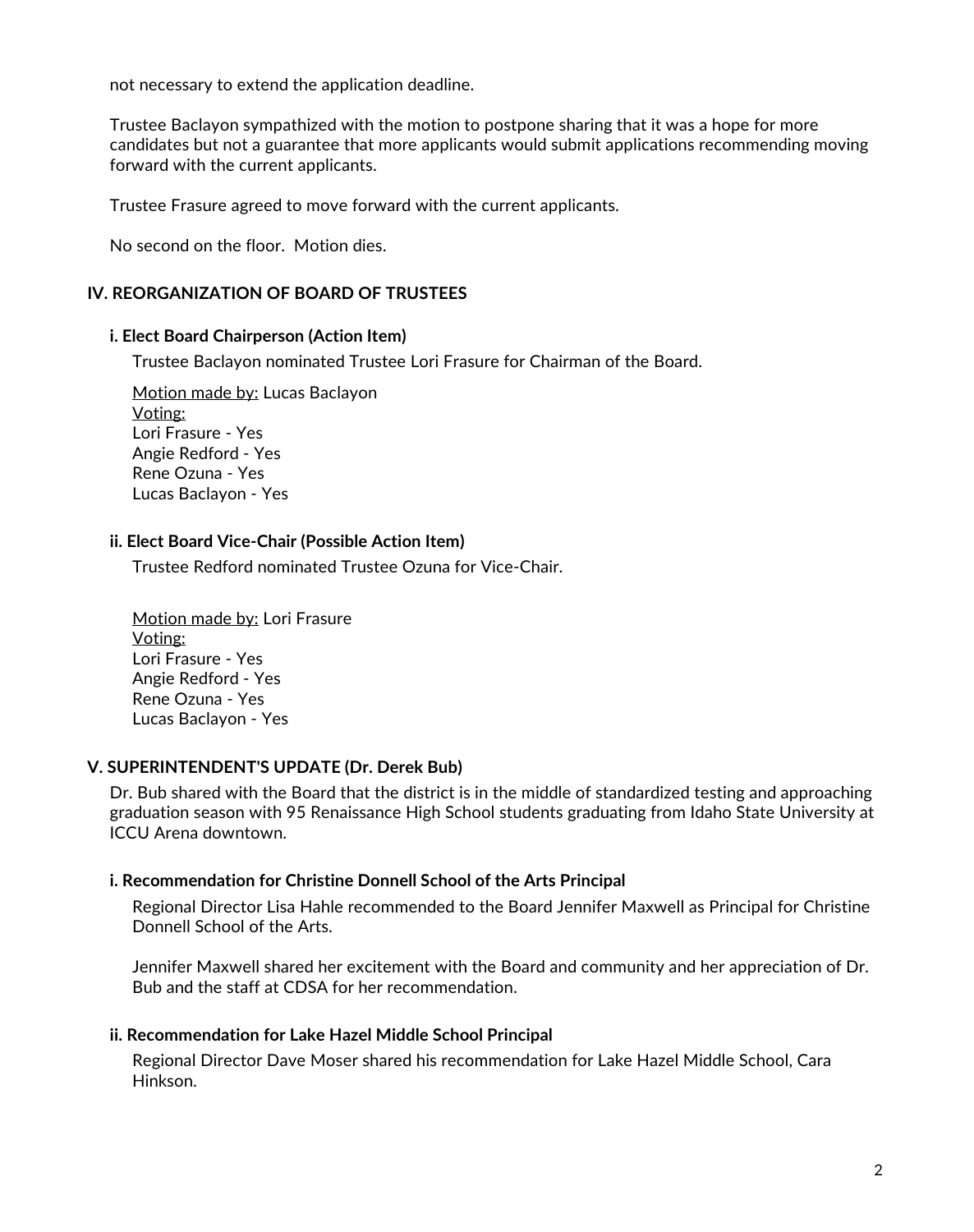Cara Hinkson shared with the Board her excitement and appreciation for the recommendation of Principal at Lake Hazel Middle School.

# **VI. WEST ADA SCHOOL DISTRICT SPOTLIGHT:**

### **i. University of Idaho Principal Cohort - YouTube Video**

YouTube video: https://www.youtube.com/watch?v=PUA\_QSfDVH8 (https://simbli.eboardsolutions.com//SU/SB1Es3GxACdArZ6ZslshJCgkg==)

#### **a. Bret Heller, Deputy Superintendent, West Ada School District**

Bret Heller shared with the Board how the Principal Cohort was started and how the partnership began with the University of Idaho (U of I). Mr. Heller recognized a number of people who made this Principal Cohort through the U of I a West Ada reality. Mr. Heller shared the benefits of the program and introduced Dr. Liz Wargo from the University of Idaho.

#### **b. Elizabeth Wargo, Assistant Professor, University of Idaho**

Dr. Wargo shared with the Board a lacrosse metaphor with the Board and its importance in the Principal Cohort program with West Ada and the University of Idaho citing there was "no opportunity to learn from those playing the game" and reinforcing the importance of building leadership capacity within West Ada teaching in action to build leaders from within West Ada.

#### **c. Mark Boatman, Cohort Member, Eagle High School Government Teacher**

Mark Boatman, Cohort Member and Eagle High School History/Government Teacher shared his appreciation of the District and the U of I cohort and how both have shaped him in to the educator he is today, excited to embark on his administrative internship this fall.

### **d. Leah Thayer, Cohort Member, 5th Grade Teacher at Discovery Elementary**

Leah Thayer, Cohort Member, 5th grade teacher at Discovery Elementary Teacher shared how the cohort has helped her become a better teacher and leader, serving a wider group of students.<br>Mrs. Thayer shared that her favorite part of the course is the wide range of guest speakers who all influence teaching and learning.

### **VII. PATRON INPUT - 30 MINUTES: Idaho Code: 74-203**

**i. In-person: Patrons will be provided the opportunity to provide public testimony for a total of 30 minutes (2 minutes per speaker). Groups or organizations are encouraged to select a spokesperson to** speak on their behalf. Testimony will be limited to agenda items. A Request to Address the Board form **may be completed in the Sawtooth Boardroom with the Clerk of the Board beginning at 5:00pm on May 10, 2022 (1303 E. Central Drive Meridian, ID 83642) to be received no later than the commencement of the meeting. All requests will be shared with the Board and included in public record.**

Public testimony was provided by the following patrons:

1. Julie Edwards - Meridian, ID Parent

There were no other patrons signed up to give public testimony. Chairman Frasure did a final call of those in attendance at the meeting to see if anyone wanted to give public testimony, the following patron gave public testimony: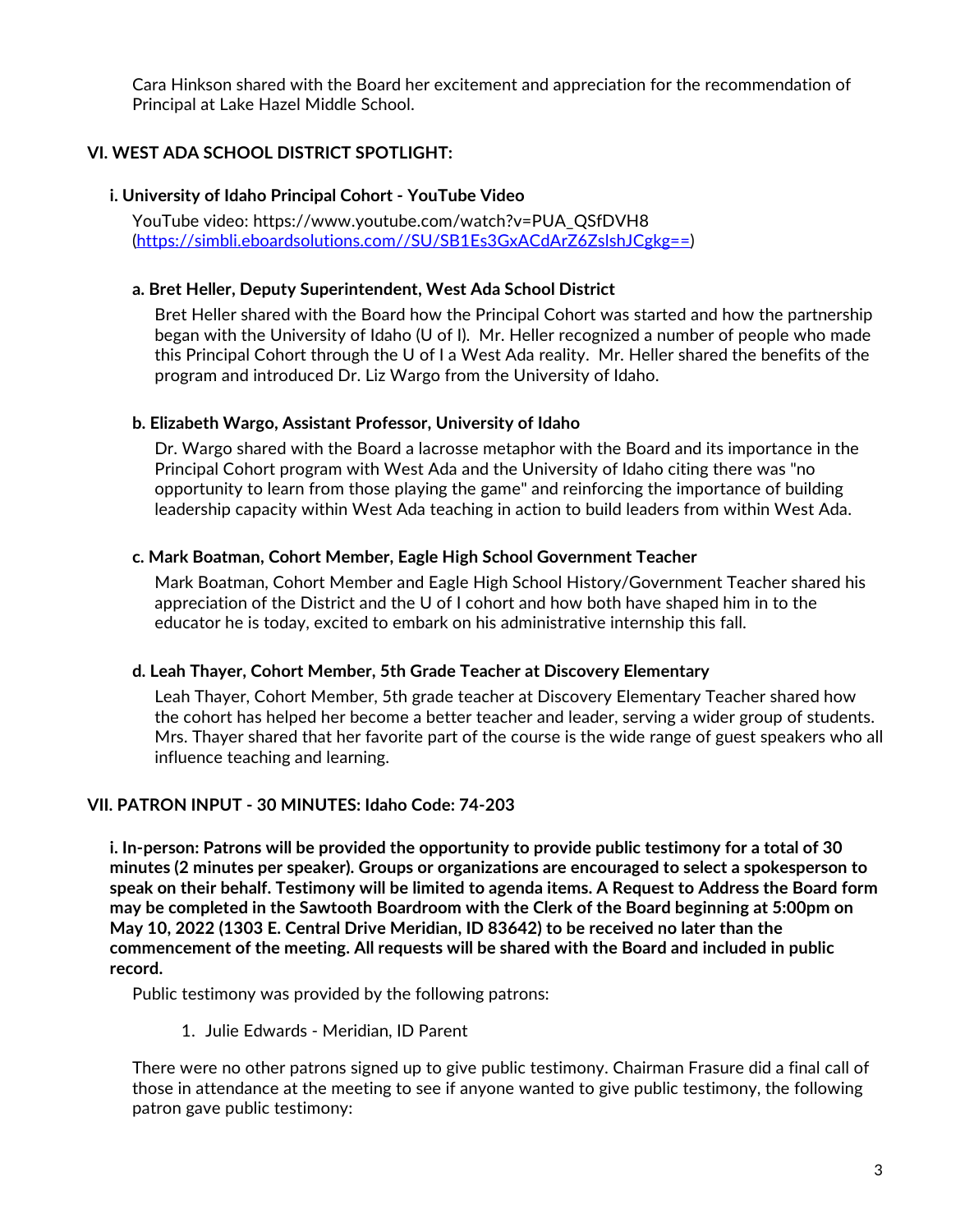## 1. Jared Lucas - Eagle, ID Parent

Seeing no other public testimony, the floor was closed.

**ii. In writing: Public input on discussion items may be taken by submitting a written comment: https://www.westada.org/RemotePublicComment. For Trustees to have time to review comments** please submit your comments at least 24 hours in advance of the meeting. All messages will be shared **with the Board and included in public record.**

# **VIII. DISCUSSION**

# **i. Math Textbook Adoption Committee – Patricia Vandenberg, Math Curriculum Coordinator**

Patricia Vandenberg, Math Curriculum Coordinator, shared with the Board her appreciation of the Board's support of the Math Symposium and introduced the Elementary Textbook Adoption process reviewing the resource the committee has selected: iReady Classroom Mathematics.

### **ii. Budget Presentation - Jonathan Gillen, Chief Operations Officer**

Jonathan Gillen, Chief Operations Officer, explained the process for reviewing the budget with the Board and chunking items to allow for processing and questions over the next few meetings.

Mr. Gillen reviewed the budget timeline, funds, revenues, expenditures, drivers of revenues and projected revenues for the 22-23 school year.

### **iii. 2022-23 Calendar Revisions – Marcus Myers, Chief Academic Officer**

Mr. Myers reviewed calendar revisions with the Board regarding Parent/Teacher Conferences and the School Day SAT.

### **a. Parent/Teacher Conferences**

# **b. School Day SAT**

# **iv. 2022-23 Draft Bell Schedule - Marcus Myers, Chief Academic Officer**

Mr. Myers reviewed a draft bell schedule with the Board regarding the 2022-23 school year.

### **v. Candidate Presentations – Zone 4 Trustee Vacancy**

**a. Each candidate will be allotted a maximum of 5 minutes to respond to the following prompt "Why** do you think you are a good candidate for the West Ada School Board and the Zone 4 vacancy?" **Questions to / of the Board will not be permitted.**

# **1. Applicants: David Binetti and Brad Ehrlich**

David Binetti was allotted 5 minutes to explain why he feels that he is the best choice for Zone 4 Trustee based on the question: "Why do you think yo are a good candidate for the West Ada School Board and the Zone 4 vacancy?"

Brad Ehrlich was allotted 5 minutes to explain why he feels that he is the best choice for Zone 4 Trustee based on the question: "Why do you think yo are a good candidate for the West Ada School Board and the Zone 4 vacancy?"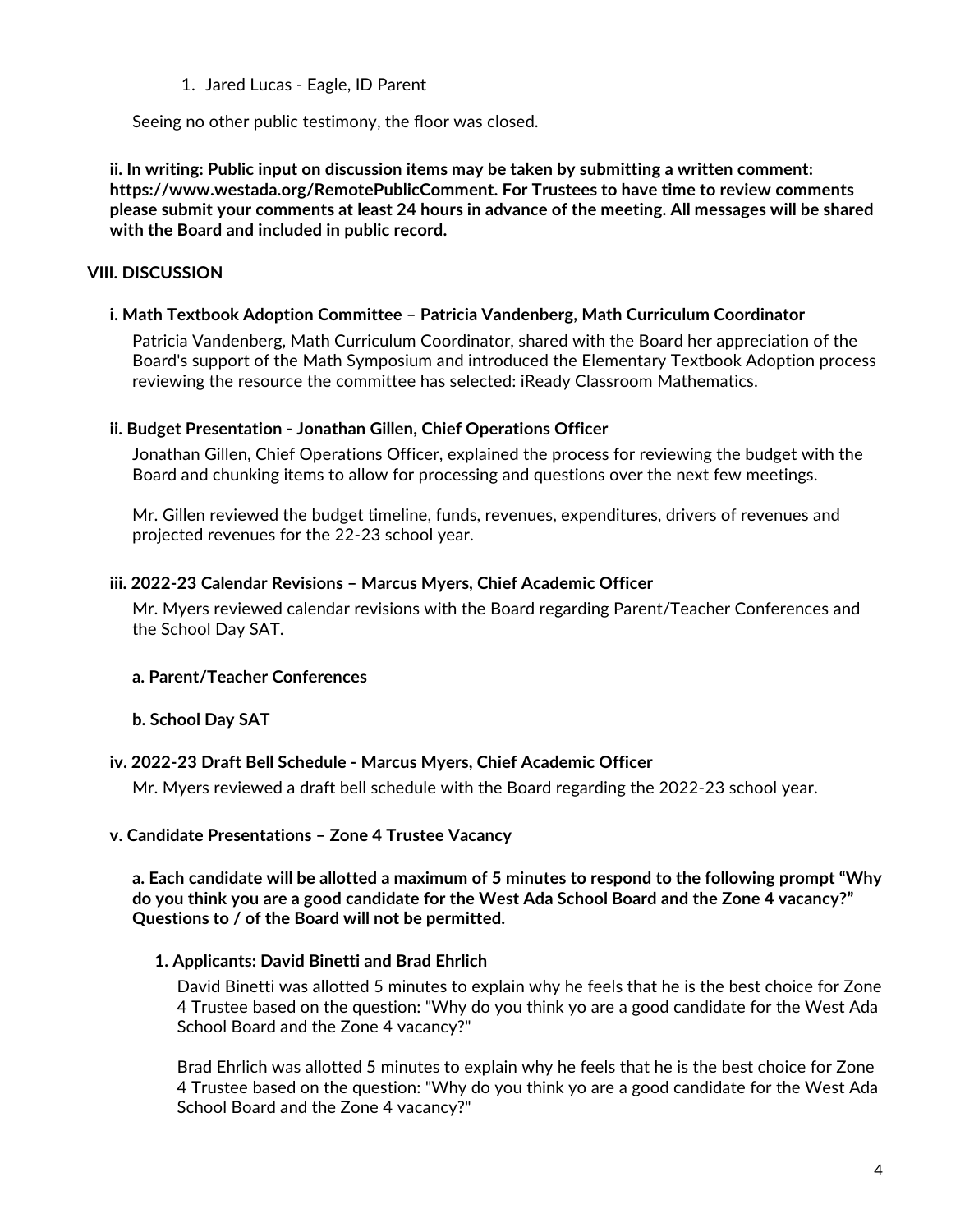## IX. ACTION: the Board may take action to approve, deny, amend, modify, or postpone action on any of **the items listed below**

## **i. Math Textbook Adoption**

Motion to approve the district's recommendation for iReady Classroom Mathematics as the elementary math textbook selection.

Motion made by: Angie Redford Motion seconded by: Rene Ozuna Voting: Lori Frasure -Yes Angie Redford - Yes Rene Ozuna - Yes Lucas Baclayon - Yes

### **ii. 2022-23 Calendar Revisions**

Motion to approve the 2022-23 calendar revisions.

Motion made by: Angie Redford Motion seconded by: Lucas Baclayon Voting: Lori Frasure - Yes Angie Redford - Yes Rene Ozuna - Yes Lucas Baclayon - Yes

# **iii. Declare finalists for the Zone 4 Trustee Vacancy**

Motion to move both applicants to the finalist round of interviews for Zone 4 trustee.

Motion made by: Angie Redford Motion seconded by: Lucas Baclayon Voting: Lori Frasure -Yes Angie Redford - Yes Rene Ozuna - Yes Lucas Baclayon - Yes

**X. CONSENT AGENDA: All items on Consent Agenda are considered Action Items. The Board may** approve all of the following items by a single motion and vote - unless any member of the Board asks that **an item be removed from the Consent Agenda for discussion and action later in the agenda**

Motion to approve the consent agenda.

Motion made by: Angie Redford Motion seconded by: Lucas Baclayon Voting: Lori Frasure - Yes Angie Redford - Yes Rene Ozuna - Yes Lucas Baclayon - Yes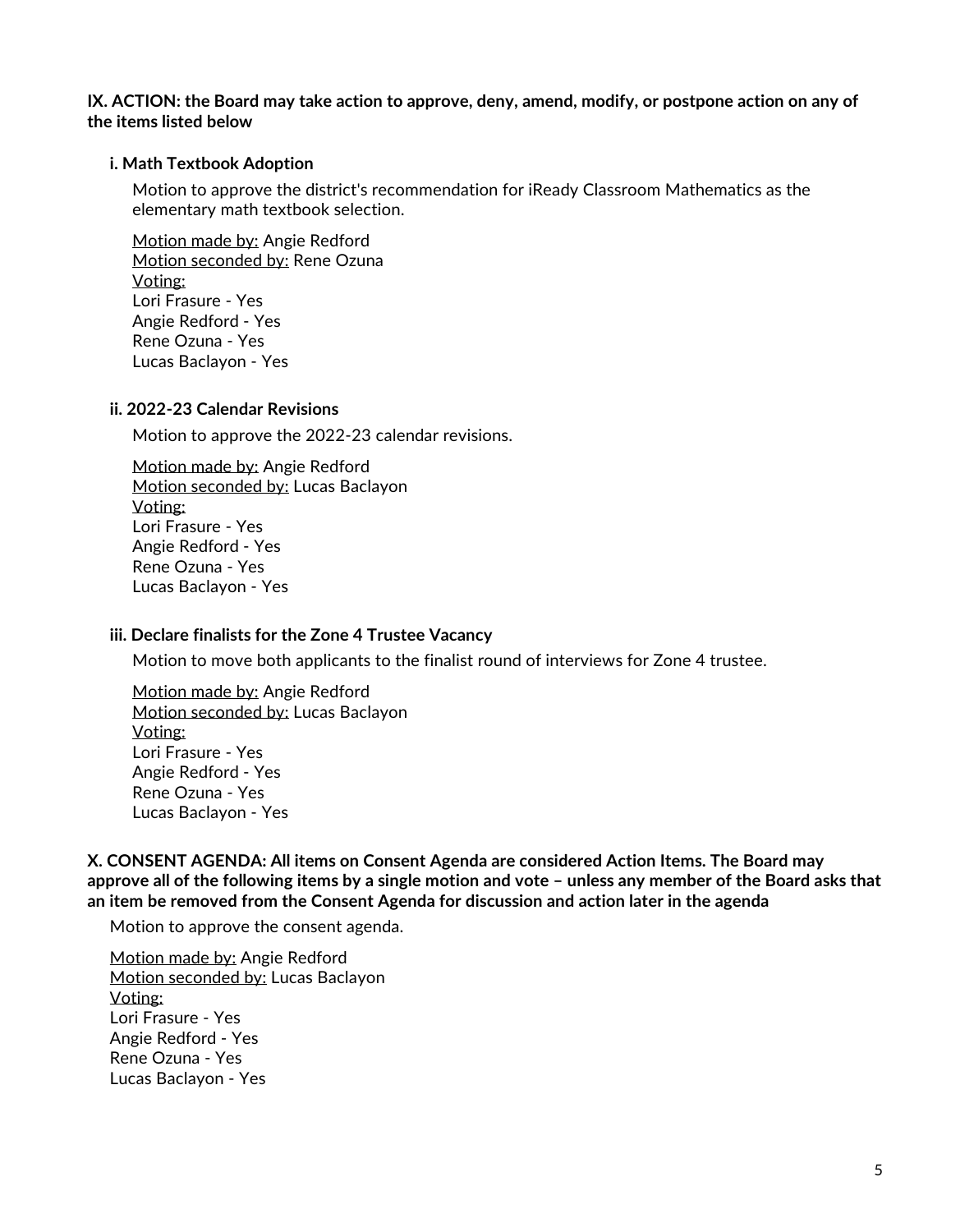- **i. Board Expense Report April 1-30, 2022**
- **ii. Board Report / PCard Expenses: March 1-31, 2022**
- **iii. Finance & Operations Monthly Reports: April 1-30, 2022**
- **iv. Associated Student Body (ASB) Reports**
- **v. Meeting Minutes of:**
	- **a. April 25, 2022 – Regular Meeting**
- **vi. Employment Recommendations: New Hires, Changes and Separations**
- **vii. Leave Requests**
- **viii. Disposal of Personal Property Notification**
- **ix. Approval of Christine Donnell School of the Arts Principal**
- **x. Approval of Lake Hazel Middle School Principal**

**xi. Recommendation to approve Remodel of the Extended Resource Room at Chief Joseph Elementary School**

# **XI. EXECUTIVE SESSION: per (Action Item)**

**i. Idaho code 74-206(1)(b) To consider the evaluation, dismissal or disciplining of, or to hear complaints to charges brought against, a public officer, employee, staff member or individual agent, or public school student.**

Motion to enter Executive Session per Idaho Code 74-206(1)(b): To consider the evaluation, dismissal, or disciplining of, or to hear complaints or charges brought against <sup>a</sup> public officer, employee, staff member or individual agent, or public school student

Motion made by: Angie Redford Motion seconded by: Lucas Baclayon Voting: Lori Frasure - Yes Angie Redford - Yes Rene Ozuna - Yes Lucas Baclayon - Yes

Enter Executive Session at 8:00pm

Attendance:

- Angie Redford
- **Lori Frasure**
- Dave Roberts
- Amy White
- Derek Bub